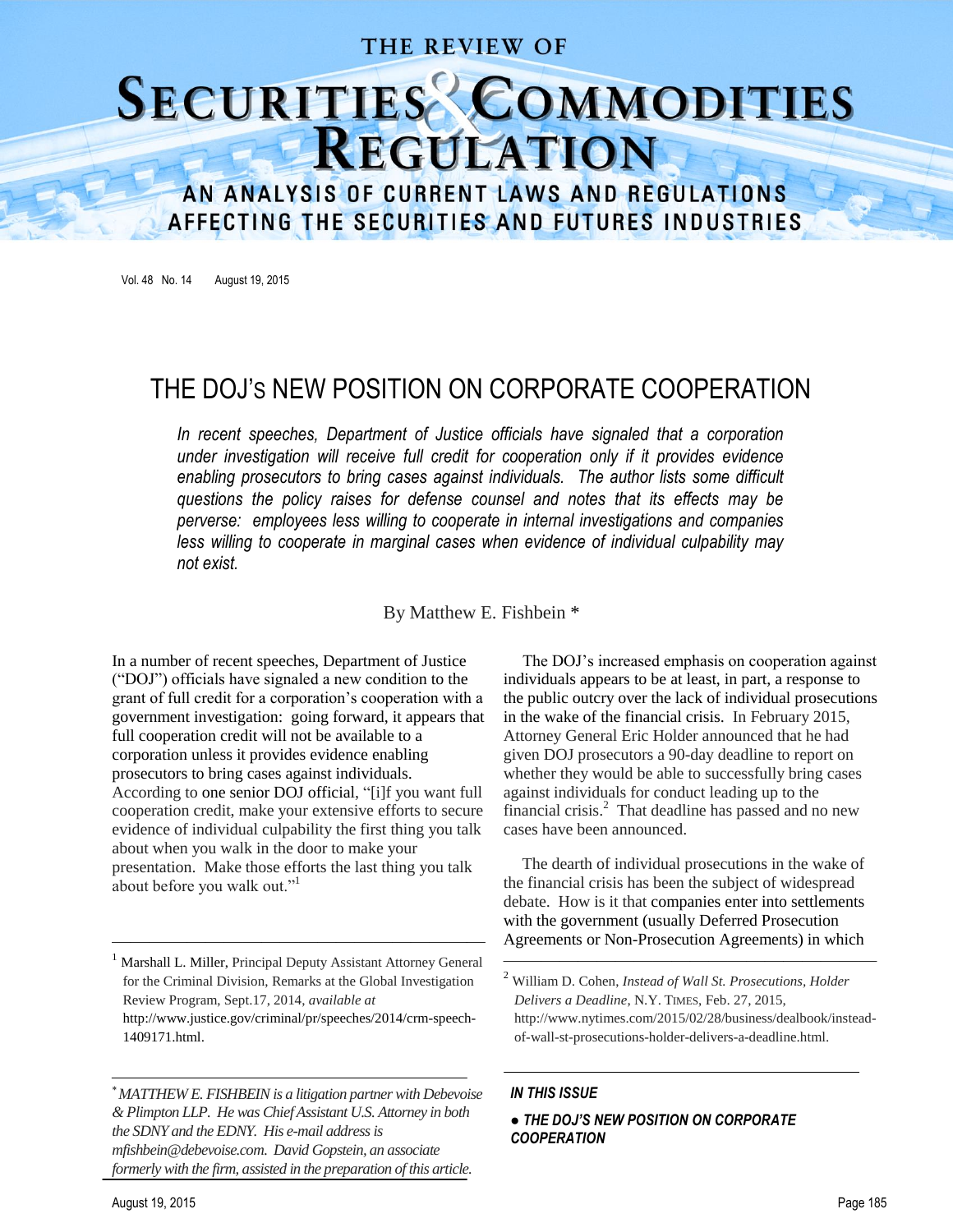*RSCR Publications LLC* Published 22 times a year by RSCR Publications LLC. Executive and Editorial Offices, 2628 Broadway, Suite 29A, New York, NY 10025-5055. Subscription rates: \$1,197 per year in U.S., Canada, and Mexico; \$1,262 elsewhere (air mail delivered). A 15% discount is available for qualified academic libraries and full-time teachers. For subscription information and customer service call (937) 387-0473 or visit our website at www.rscrpubs.com. General Editor: Michael O. Finkelstein; tel. 212-876-1715; e-mail mofinkelstein@hotmail.com. Associate Editor: Sarah Strauss Himmelfarb; tel. 301-294-6233; e-mail shimmelfarb@comcast.net. To submit a manuscript for publication contact Ms. Himmelfarb. Copyright © 2015 by RSCR Publications LLC. ISSN: 0884-2426. All rights reserved. Reproduction in whole or in part prohibited except by permission. For permission, contact Copyright Clearance Center at www.copyright.com. *The Review of Securities & Commodities Regulation* does not guarantee the accuracy, adequacy, or completeness of any information and is not responsible for any errors or omissions, or for the results obtained from the use of such information.

they admit to egregious conduct and pay massive fines, and yet individuals – through whom all companies must act – are rarely charged?

As I have written elsewhere, the lack of individual prosecutions is the inevitable consequence of making a potential criminal case out of every news story where something bad occurs. While the needs and interests of companies often lead them to enter into settlements even where there is little evidence that a crime actually was committed, individuals are more likely to test the government's case – especially if that case rests on questionable footing. $3$  This article discusses the context in which corporations cooperate with the government and suggests that the DOJ's increased emphasis on cooperation against individuals may undermine corporate defense counsel's ability to obtain or recommend their client's cooperation in the many marginal cases where evidence of criminal conduct is lacking.

#### **THE LACK OF INDIVIDUAL PROSECUTIONS**

A number of recent statements by top DOJ officials suggest that their explanation for the lack of individual prosecutions is that companies are largely to blame. The DOJ has suggested that by dragging their feet instead of actively cooperating – for example, by hiding behind over-expansive interpretations of foreign data privacy laws or allowing culpable employees to leave the country – companies effectively have put up roadblocks to the prosecution of individuals.<sup>4</sup>

<sup>3</sup> Matthew E. Fishbein, *Why Individuals Aren't Prosecuted for Conduct Companies Admit*, N.Y.L.J., Sept. 19, 2014.

————————————————————

4 *See, e.g.,* Miller, *supra* note 1 (stating that "[c]orporations are often too quick to claim that they cannot retrieve overseas documents, e-mails, or other evidence regarding individuals due to foreign data privacy laws"). DOJ officials often have cited last year's guilty pleas by BNP Paribas and Credit Suisse as examples of cases where companies hindered or prevented individual prosecutions. *See, e.g.*, *id* (stating that "BNP Paribas and Credit Suisse paid a historic price not only for their criminal conduct, but also for their insulation of culpable corporate employees"). According to Assistant Attorney General Leslie R. Caldwell, as a result of BNP Paribas "dragging their feet,"

While there may be some examples of companies holding back in their cooperation, a corporation's conduct during the course of a government investigation is rarely the reason that individuals are not prosecuted. Rather, individuals are not prosecuted for the conduct companies admit because, in many marginal cases, there is insufficient evidence that a crime actually occurred. Why would a company enter into a criminal settlement where the underlying conduct does not give rise to a crime? The answer is simple: companies frequently determine that a "bad" settlement may be a better resolution than a drawn out, litigated victory.<sup>5</sup> And as prosecutors have grown to appreciate the great leverage they hold over corporate entities, they have exercised this leverage in the pursuit of increasingly marginal cases. They do so, in part, because the risk is minimal (the prosecutor's case is unlikely to be challenged in court) and the reward is great (the corporations pay enormous penalties).

Prosecutors have considerably less leverage over individuals, who, facing the possibility of incarceration and financial devastation in the event of a criminal conviction, are more likely to test the government's case and put the government at risk of a high-profile loss.<sup>6</sup>

*footnote continued from previous column…*

 the statute of limitations expired before the government could bring charges against individuals. *Dick Carozza, Didn't Comply? Then Fully Cooperate*, FRAUD MAGAZINE, May/June 2015 (interviewing Caldwell), *available at* http://www.fraudmagazine.com/article.aspx?id=4294988068.

5 Fishbein, *supra* note 3.

1

<sup>6</sup> The BP Deepwater Horizon oil spill case provides a telling example. In 2013, BP pled guilty to 14 criminal counts related to the oil spill and agreed to pay a record \$4 billion in fines. Notwithstanding the company's settlement, the government has brought charges against only one senior BP executive, for obstruction of Congress and making false statement to federal investigators. Recently, a judge dismissed the obstruction charge and a jury acquitted the executive of the false statements charge. *See* Jenifer Larino, *Jury Acquits BP Exec Accused of Lying About Oil Spill Flow*, THE TIMES-PICAYUNE, June 5, 2015, *available at* http://www.nola.com/crime/index.ssf/2015/06/ david\_rainey\_acquitted\_bp\_oil.html.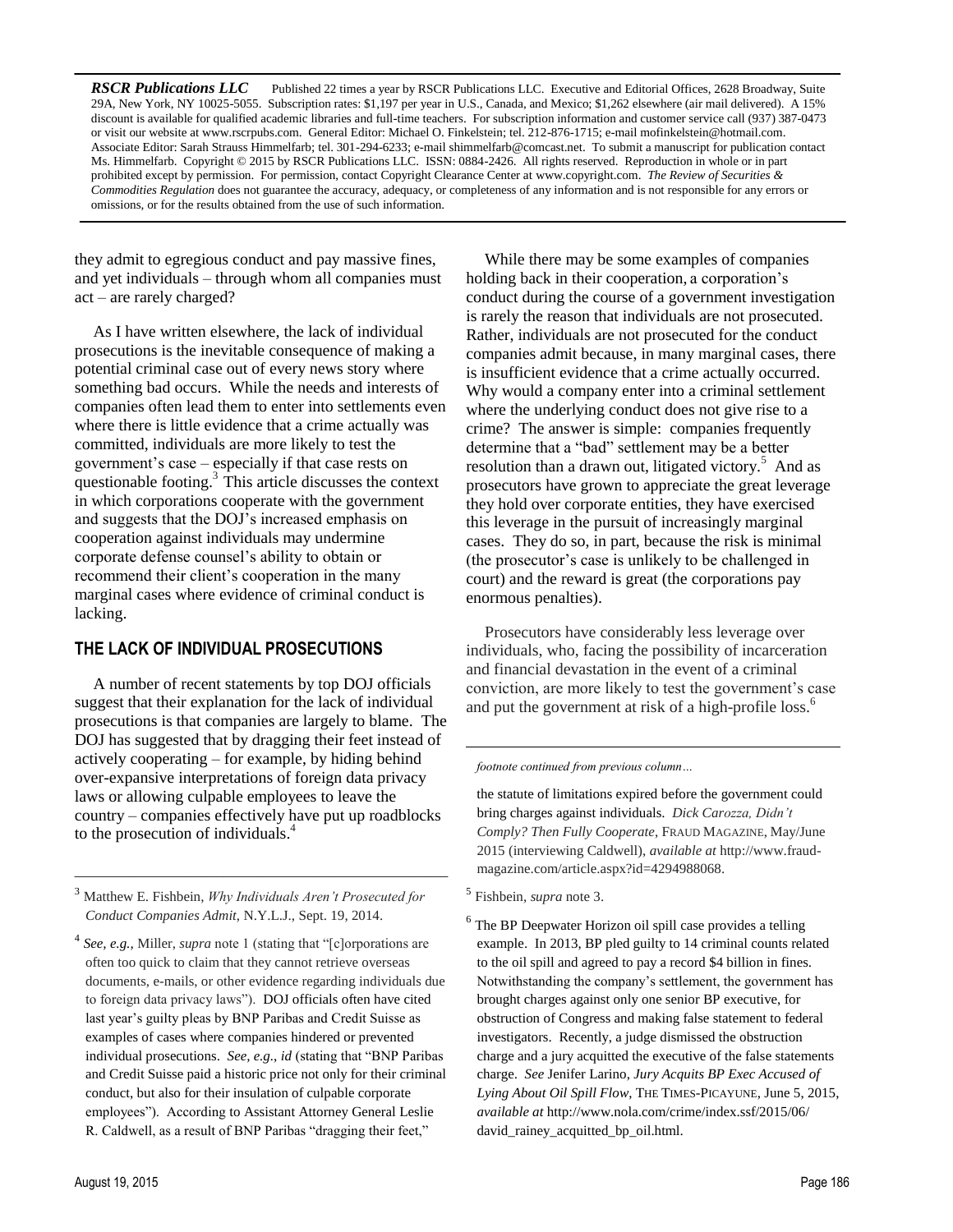Given the extreme public pressure to bring charges against individuals in connection with the financial crisis, it stands to reason that if prosecutors could prove cases against corporate executives, they would bring those cases in a heartbeat. Indeed, Attorney General Holder recently acknowledged that the lack of individual prosecutions in the wake of the financial crisis was "not for lack of trying."<sup>7</sup>

#### **THE DOJ'S POSITION ON CORPORATE COOPERATION**

Faced with a largely unsuccessful record in the pursuit of individual prosecutions after the financial crisis, it appears that, going forward, the DOJ is going to try even harder. According to a senior DOJ official, "[t]he prosecution of individuals – including corporate executives – for white-collar crimes is at the very top of the Criminal Division's priority list."<sup>8</sup> Consistent with this goal, a number of DOJ officials have explained that "true cooperation" with a government investigation requires that the corporation identify culpable individuals and provide the government with evidence that implicates them.<sup>9</sup> Without such evidence of individual culpability, corporations will not receive full cooperation credit, even if they do all of the things that traditionally have been viewed as the hallmarks of robust cooperation such as volunteering information not otherwise known to the government, providing

————————————————————

documents and witnesses outside the government's subpoena power, and making productions and disclosures in a timely manner.

Although the DOJ's Principles of Federal Prosecution of Business Organizations (the "Filip Factors") instruct prosecutors to consider a corporation's "willingness to cooperate in the investigation of its agents<sup>"10</sup> when deciding whether to bring charges, the DOJ's recent formulation of its position on cooperation requires corporations to go a step further and affirmatively identify and provide evidence of individual wrongdoing. And although cooperation has always been one of the Filip Factors that prosecutors must consider, recent DOJ speeches strongly suggest that it is now the most important factor.<sup>11</sup> Thus, while DOJ officials have presented the Department's position on corporate cooperation as explanations or clarifications of existing policy (and not as a new development), $^{12}$  their recent statements appear to reflect a shift in both what constitutes corporate cooperation and how the DOJ assesses cooperation when deciding whether to bring charges.

#### **IMPLICATIONS FOR DEFENSE COUNSEL**

The DOJ's corporate cooperation policy is in some ways a double-edged sword. In cases where there is clear-cut evidence of wrongdoing, the DOJ's policy on cooperation makes good sense and should be relatively straightforward in its application: in order to obtain full

————————————————————

- Miller, *supra* note 1 ("[W]hen you come in to discuss the results of an internal investigation to the Criminal Division and make a Filip factor presentation – expect that a primary focus will be on what evidence you uncovered as to culpable individuals, what steps you took to see if individual culpability crept up the corporate ladder, and how tireless your efforts were to find the people responsible.").
- <sup>12</sup> *See, e.g., id.* (stating that the DOJ's requirement that companies provide evidence of individual culpability is not new, but rather is "sometimes given short shrift"). Although Filip Factor 4 addresses only a "willingness to cooperate" in the government's investigation of the corporation's agents (United States Attorneys' Manual  $\S 9-28.300(A)(4)$ , the commentary provides that one factor prosecutors may consider in assessing cooperation is "the corporation's willingness to provide relevant information and evidence, and identify relevant actors within and outside the corporation, including senior executives." *Id.* at § 9-28.700(A). In his September 2014 speech, Marshall Miller cited this commentary as evidence that DOJ's recently stated position on what constitutes cooperation is not new.

<sup>7</sup> Cohen, *supra* note 2.

<sup>8.</sup> Miller, *supra* note 1.

<sup>&</sup>lt;sup>9</sup> Leslie R. Caldwell, Assistant Attorney General for the Criminal Division, Remarks at New York University Law School's Program on Corporate Compliance and Enforcement, Apr. 17, 2015, *available at* http://www.justice.gov/opa/speech/assistantattorney-general-leslie-r-caldwell-delivers-remarks-new-yorkuniversity-law ("The mere voluntary disclosure of corporate misconduct – by itself – is not enough. All too often, corporations expect cooperation credit for voluntarily disclosing and describing the corporate entities' misconduct, and issuing a corporate mea culpa. True cooperation, however, requires identifying the individuals actually responsible for the misconduct – be they executives or others – and the provision of all available facts relating to that misconduct."); Sung-Hee Suh, Deputy Assistant Attorney for the Criminal Division, Remarks at the PLI's 14<sup>th</sup> Annual Institute on Securities Regulation in Europe: Implications for U.S. Law on EU Practice, Jan. 20, 2015, *available at* http://www.justice.gov/opa/pr/deputyassistant-attorney-general-sung-hee-suh-speaks-pli-s-14thannual-institute-securities ("Even the identification of culpable individuals is not true cooperation, if the company intentionally fails to locate and provide facts and evidence at their disposal that implicate those individuals.").

 $10$  United States Attorneys' Manual § 9-28.300(A)(4).